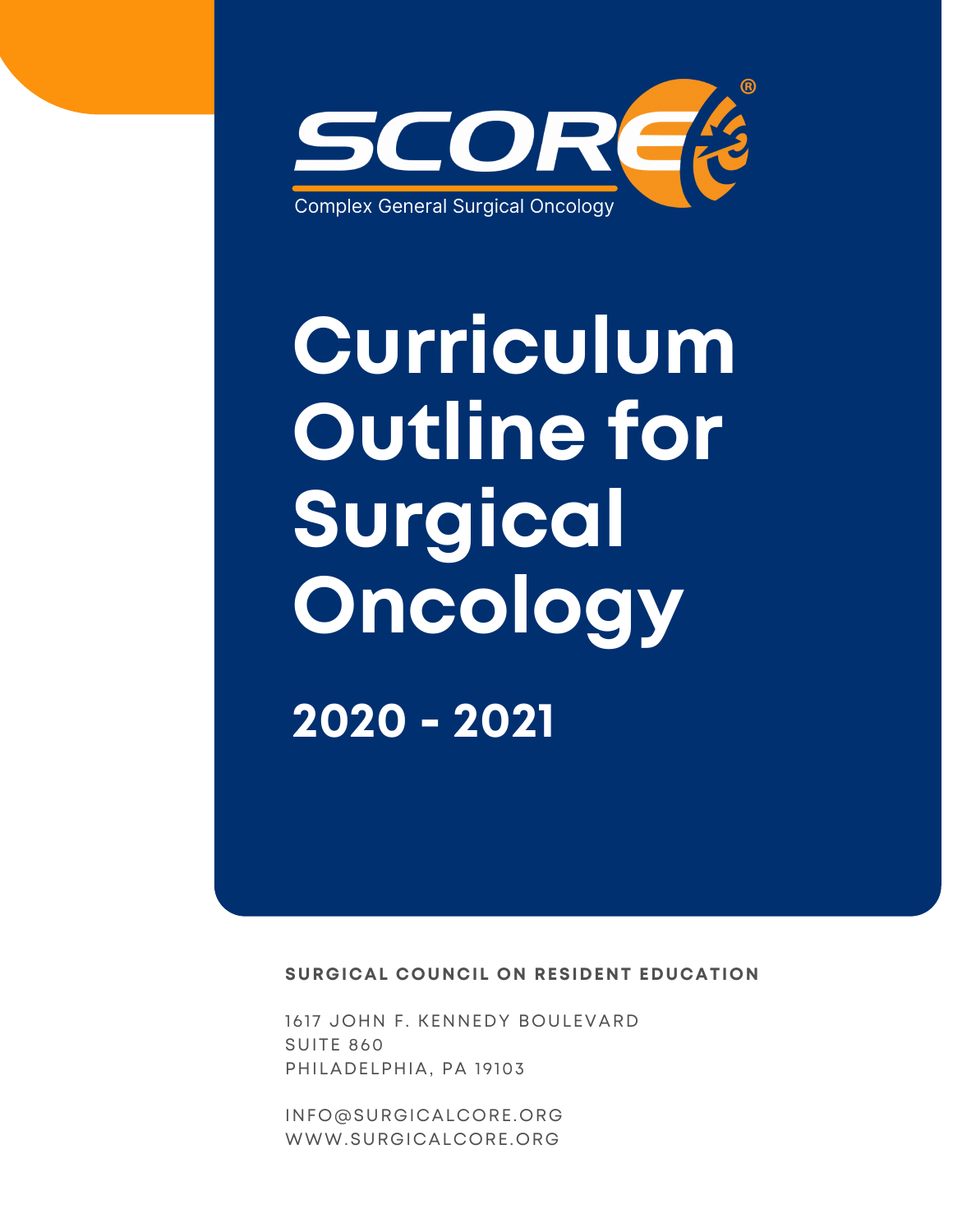# **TABLE OF CONTENTS**

(click to go to that page)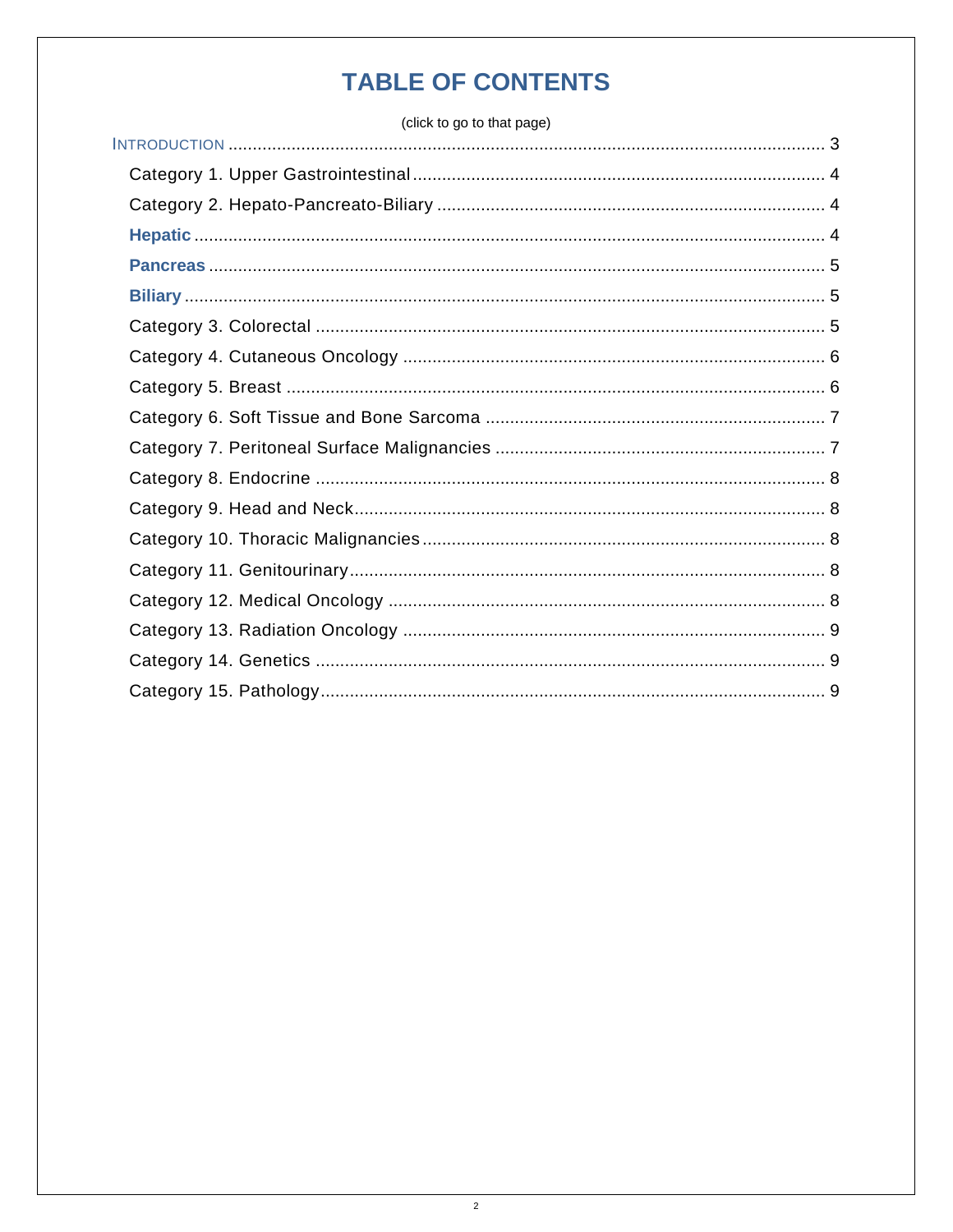# INTRODUCTION

# EXPLANATION OF THE CURRICULUM OUTLINE

<span id="page-2-0"></span>The SCORE® Curriculum Outline for Complex General Surgical Oncology is a list of surgical oncology patient care topics to be covered over the course of a 24-month Surgical Oncology training program and represents core education in Complex General Surgical Oncology (CGSO). This list will be updated periodically to ensure that it remains contemporary.

The outline has been created with input from the Surgical Oncology Board of the ABS and the Society for Surgical Oncology to define the knowledge and skills to be acquired by a CGSO fellow by completion of training.

With help from these groups, modules have been developed to address each of the patient care topics, consisting of learning objectives with bullet points outlining what trainees should know, questions to assess their understanding of each topic, and links to other text resources for further study. Additional modules will be developed until all of the topics on the curriculum outline are covered. For more information, see [www.surgicalcore.org.](http://www.surgicalcore.org/)

# CLASSIFICATION SYSTEM

The patient care curriculum topics are organized into 15 disease-site and discipline-based categories. Within each category, the topics are further separated into Diseases/Conditions and Operations/Procedures. The topics are then stratified into two levels using the same classifications:

**CORE** – Diseases and procedures encountered in Complex General Surgical Oncology for which a graduate of training will possess significant knowledge and be able to provide comprehensive care, including procedural competency.

**ADVANCED** – Diseases and procedures that are not consistently part of Complex General Surgical Oncology practice for which a graduate of training should have sufficient knowledge to make a diagnosis and provide initial management. In some instances, graduates will have sufficient knowledge and experience to provide comprehensive care.

This curriculum is designed to be completed over the course of a 24-month Surgical Oncology Training Program and represents core education in Complex General Surgical Oncology.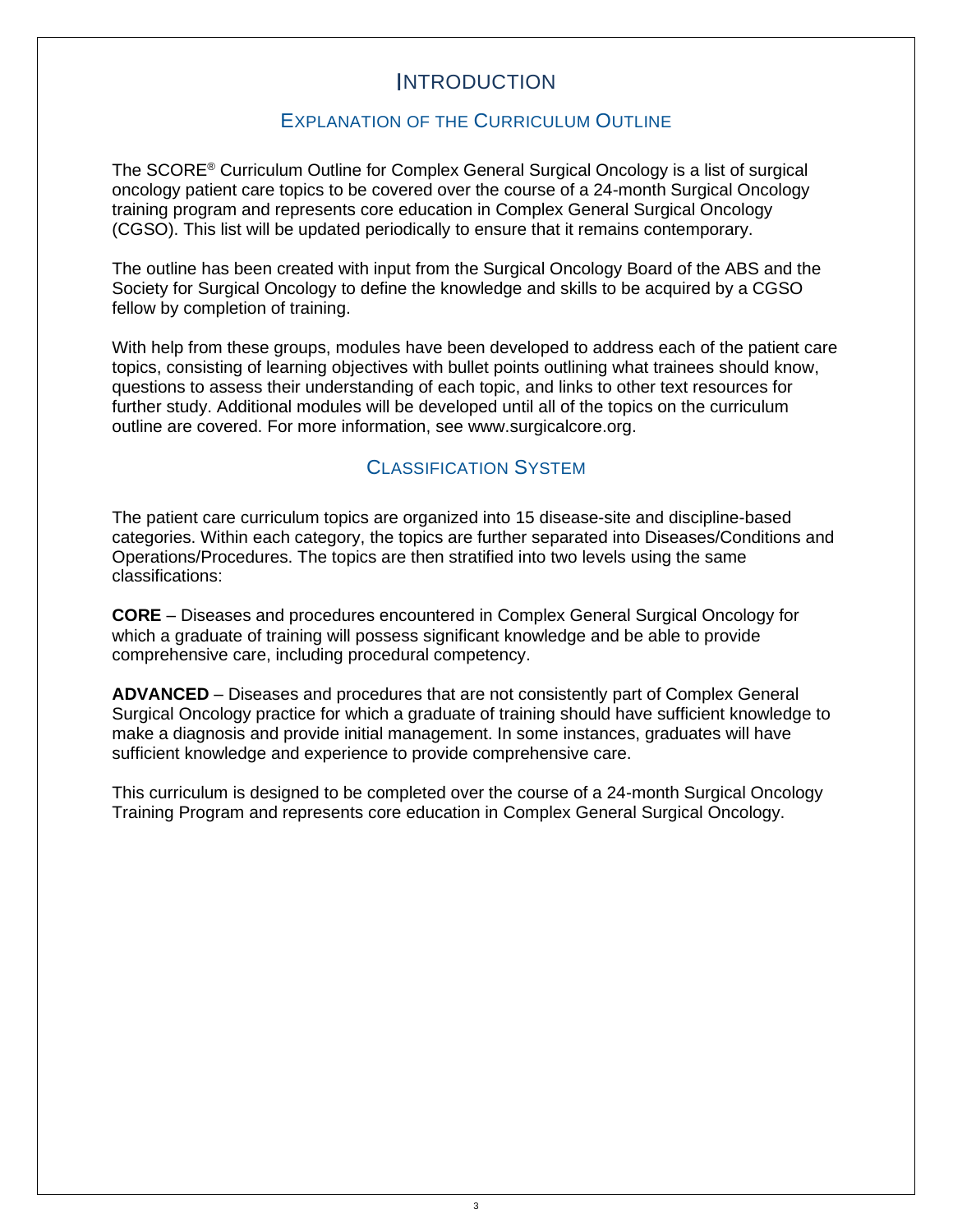# <span id="page-3-0"></span>Category 1. Upper Gastrointestinal

## **Diseases/Conditions**

**CORE**

- [Esophageal Cancer](https://www.surgicalcore.org/modulecontent.aspx?id=1000690)
- [Small Bowel Cancer](http://www.surgicalcore.org/modulecontent.aspx?id=1000596)
- **[Stomach Cancer](https://www.surgicalcore.org/modulecontent.aspx?id=1000691)**

#### **ADVANCED**

• Upper GI Tract Polyps

## **Operations/Procedures**

**CORE**

- Esophageal Resection (Open and MIS)
- [Gastric Resections \(Open and MIS\)](https://www.surgicalcore.org/modulecontent.aspx?id=1000692)
- [Small Bowel Resections \(Open and MIS\)](http://www.surgicalcore.org/modulecontent.aspx?id=1000593)
- [Splenectomy for Hematologic Malignancy and Metastatic Disease \(Open and MIS\)](http://www.surgicalcore.org/modulecontent.aspx?id=1000699)

## **ADVANCED**

- [Diagnosis and Management of Barrett's Esophagus and Superficial \(T1\) Esophageal](http://www.surgicalcore.org/modulecontent.aspx?id=1000584)  **[Cancers](http://www.surgicalcore.org/modulecontent.aspx?id=1000584)**
- Palliative Management of Locally-Advanced, Unresectable Esophageal Cancer

# <span id="page-3-1"></span>Category 2. Hepato-Pancreato-Biliary

#### <span id="page-3-2"></span>**Hepatic Diseases/Conditions CORE**

- [Liver Mass](https://www.surgicalcore.org/modulecontent.aspx?id=1000407)
- Liver Tumor: Benign
- [Liver Tumors: Primary Malignant](http://www.surgicalcore.org/modulecontent.aspx?id=1000409)

#### **Operations/Procedures**

**CORE**

- [Ablation of Liver Lesions](http://www.surgicalcore.org/modulecontent.aspx?id=1000471)
- [Hepatic Biopsy and Intraoperative Ultrasound](https://www.surgicalcore.org/modulecontent.aspx?id=1000383)
- [Major Hepatectomy](http://www.surgicalcore.org/modulecontent.aspx?id=1000384)
- Non-anatomic Hepatic Resection

#### **ADVANCED**

- [Ex-vivo Resection/Transplantation for Hepatic Neoplasms](http://www.surgicalcore.org/modulecontent.aspx?id=1000391)
- Liver-directed Therapy
- [Placement of a Hepatic Artery Infusion Pump](http://www.surgicalcore.org/modulecontent.aspx?id=1000389)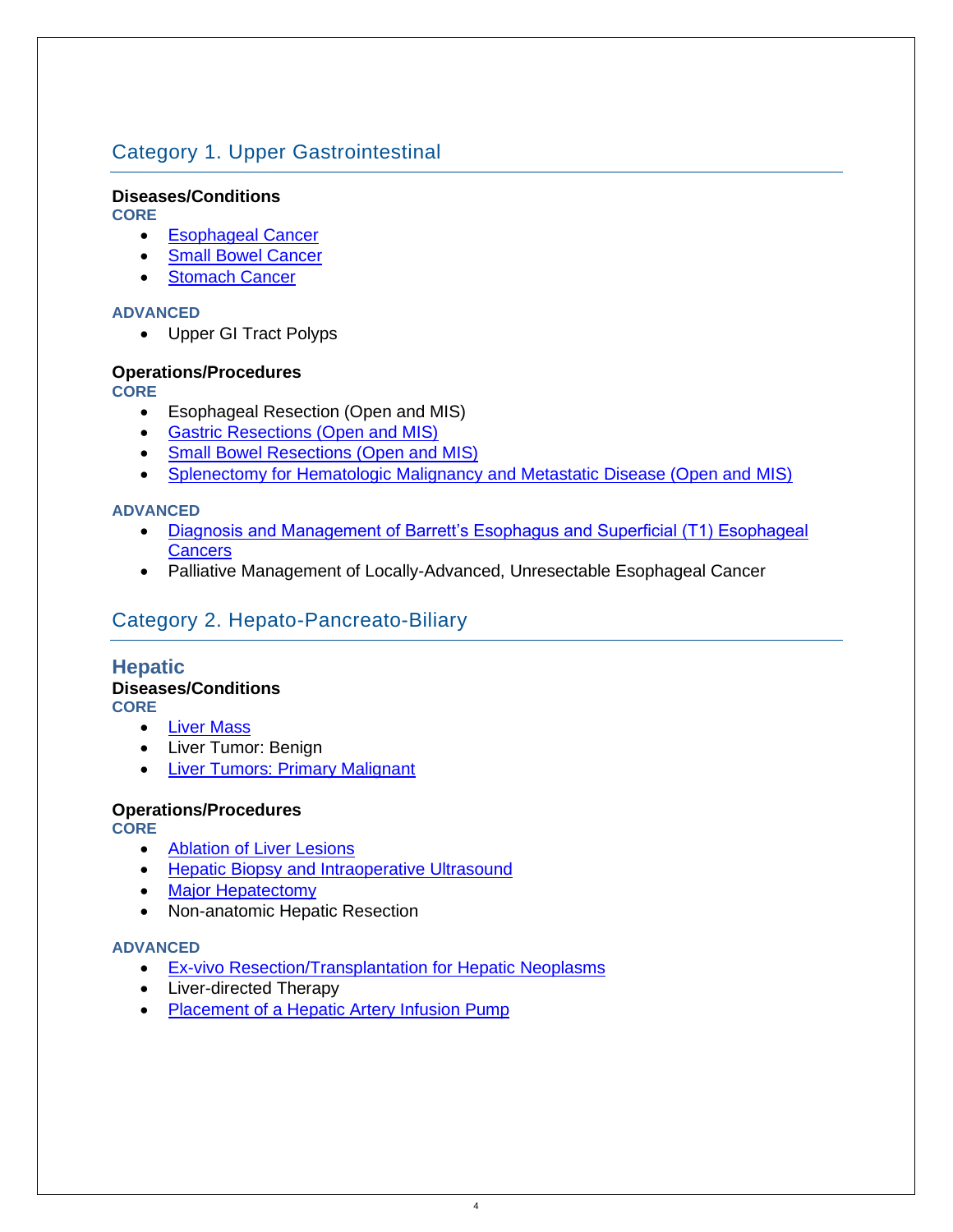## <span id="page-4-0"></span>**Pancreas**

## **Diseases/Conditions**

**CORE**

- [Pancreas: Benign Disease](http://www.surgicalcore.org/modulecontent.aspx?id=1000376)
- [Pancreas: Cystic Neoplasms](http://www.surgicalcore.org/modulecontent.aspx?id=1000374)
- [Pancreatic Adenocarcinoma](http://www.surgicalcore.org/modulecontent.aspx?id=1000393)
- [Pancreatic Neuroendocrine Tumors](http://www.surgicalcore.org/modulecontent.aspx?id=1000377)

#### **ADVANCED**

• [Unusual Pancreatic Tumors](http://www.surgicalcore.org/modulecontent.aspx?id=1000375)

## **Operations/Procedures**

**CORE**

- [Diagnostic Procedures for Pancreatic Disease](http://www.surgicalcore.org/modulecontent.aspx?id=1000403)
- [Limited Resection for Pancreatic Disease](http://www.surgicalcore.org/modulecontent.aspx?id=1000402)
- [Major Pancreatic Resections](http://www.surgicalcore.org/modulecontent.aspx?id=1000394)

## <span id="page-4-1"></span>**Biliary**

# **Disease/Conditions**

**CORE**

- [Cholangiocarcinoma](http://www.surgicalcore.org/modulecontent.aspx?id=1000410)
- [Choledochal Cyst](http://www.surgicalcore.org/modulecontent.aspx?id=1000405)
- [Gallbladder](http://www.surgicalcore.org/modulecontent.aspx?id=1000408)
- [Gallbladder Cancer](http://www.surgicalcore.org/modulecontent.aspx?id=1000411)
- [Pseudotumors of the Biliary Tree](http://www.surgicalcore.org/modulecontent.aspx?id=1000406)

## **Operations/Procedures**

**CORE**

- [Extrahepatic Biliary Ductal Resection](http://www.surgicalcore.org/modulecontent.aspx?id=1000388)
- [Radical Cholecystectomy](http://www.surgicalcore.org/modulecontent.aspx?id=1000387)

# <span id="page-4-2"></span>Category 3. Colorectal

#### **Diseases/Conditions**

**CORE**

- [Anal Cancer](http://www.surgicalcore.org/modulecontent.aspx?id=1000569)
- [Appendiceal Tumors](http://www.surgicalcore.org/modulecontent.aspx?id=1000569)
- [Colon Cancer](http://www.surgicalcore.org/modulecontent.aspx?id=1000401)
- [Rectal Cancer](https://www.surgicalcore.org/modulecontent.aspx?id=1000587)

#### **ADVANCED**

• [Colorectal Cancer Syndrome](http://www.surgicalcore.org/modulecontent.aspx?id=1000380)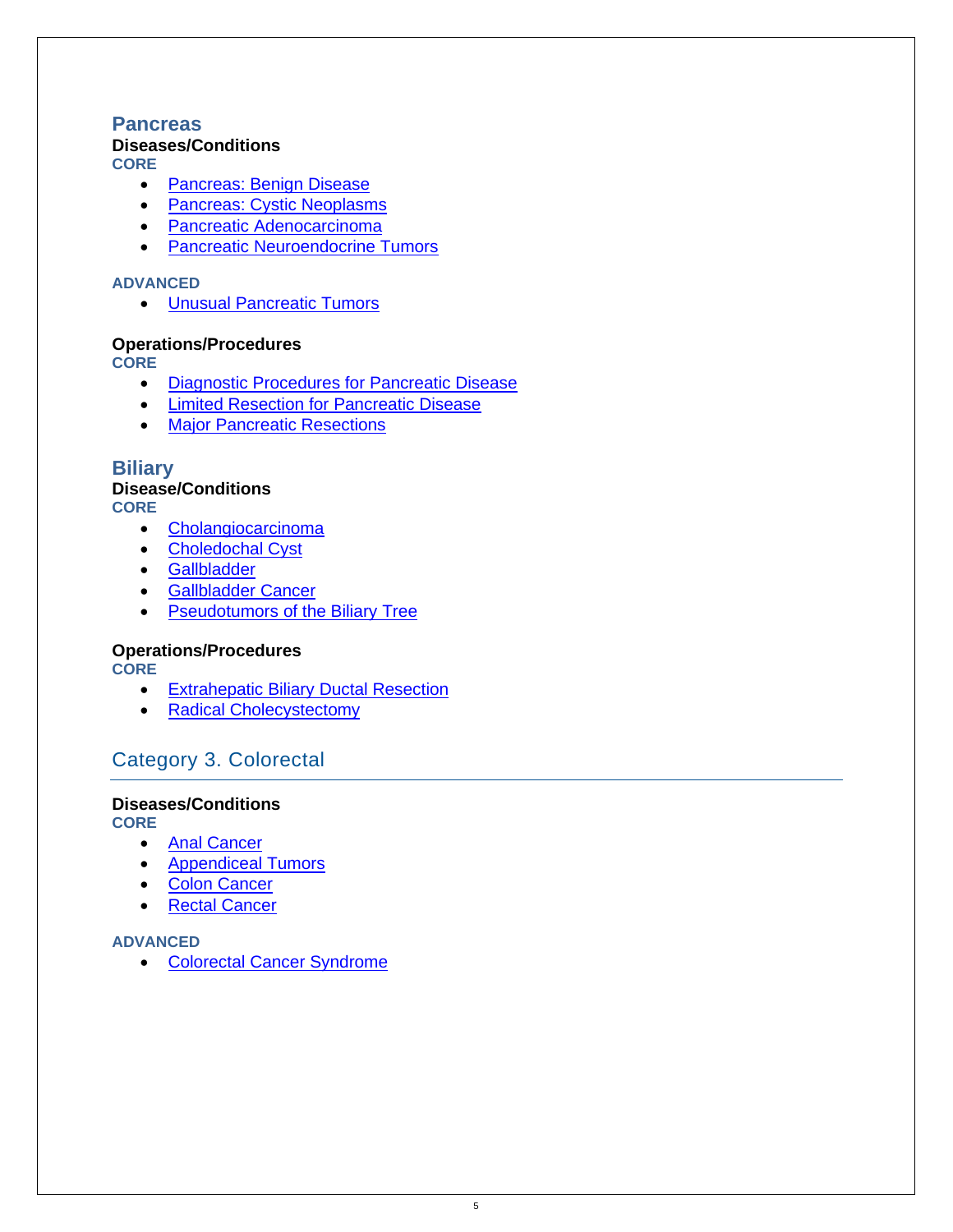## **Operations/Procedures**

**CORE**

- Anal Resections
- [Colon Resections, Open and MIS](http://www.surgicalcore.org/modulecontent.aspx?id=1000381)
- Colorectal ¬ Cytoreduction/Cytoreduction Plus Hyperthermic Intraperitoneal **[Chemoperfusion](http://www.surgicalcore.org/modulecontent.aspx?id=1000595)**
- [Pelvic Exenteration](https://www.surgicalcore.org/modulecontent.aspx?id=1000599)
- Rectal Resections (Open and MIS)

# <span id="page-5-0"></span>Category 4. Cutaneous Oncology

## **Diseases/Conditions**

**CORE**

- [Dermatofibrosarcoma Protuberans \(DFSP\)](http://www.surgicalcore.org/modulecontent.aspx?id=1000423)
- [Management of In-transit Disease](http://www.surgicalcore.org/modulecontent.aspx?id=1000421)
- [Management of Regional Nodal Disease from Melanoma](http://www.surgicalcore.org/modulecontent.aspx?id=1000592)
- [Merkel Cell Carcinoma](http://www.surgicalcore.org/modulecontent.aspx?id=1000422)
- [Non-Melanoma Skin Cancer](http://www.surgicalcore.org/modulecontent.aspx?id=1000585)
- [Primary Melanoma](http://www.surgicalcore.org/modulecontent.aspx?id=1000397)

## **ADVANCED**

• [Non-Melanoma Pigmented Lesions and Atypical Spitzoid Lesions](https://www.surgicalcore.org/modulecontent.aspx?id=1000398)

## **Operations/Procedures**

**CORE**

- Axillary Dissection
- [Complex Skin Closures](http://www.surgicalcore.org/modulecontent.aspx?id=1000424)
- Inguinal-Inguinopelvic Lymphadenectomy
- [Isolated Regional Therapy](http://www.surgicalcore.org/modulecontent.aspx?id=1000420)
- Modified Radical Neck Dissection (including Parotidectomy)
- [Popliteal and Epitrochlear Dissections](http://www.surgicalcore.org/modulecontent.aspx?id=1000419)
- [Sentinel Lymph Node Biopsy](https://www.surgicalcore.org/modulecontent.aspx?id=1000400)
- [Wide Local Excision/Closure](http://www.surgicalcore.org/modulecontent.aspx?id=1000399)

# <span id="page-5-1"></span>Category 5. Breast

# **Diseases/Conditions**

**CORE**

- [Benign Breast Disease](http://www.surgicalcore.org/modulecontent.aspx?id=1000571)
- [High Risk for Breast Cancer](http://www.surgicalcore.org/modulecontent.aspx?id=1000570)
- [In Situ Breast Cancer](http://www.surgicalcore.org/modulecontent.aspx?id=1000415)
- Invasive Breast Cancer (Early Stage)
- [Locally Advanced Breast Cancer \(Stage IIB/III\)](http://www.surgicalcore.org/modulecontent.aspx?id=1000573)
- [Special Populations/Extremes of Breast Cancer](http://www.surgicalcore.org/modulecontent.aspx?id=1000555)
- [Uncommon Breast Tumors](http://www.surgicalcore.org/modulecontent.aspx?id=1000557)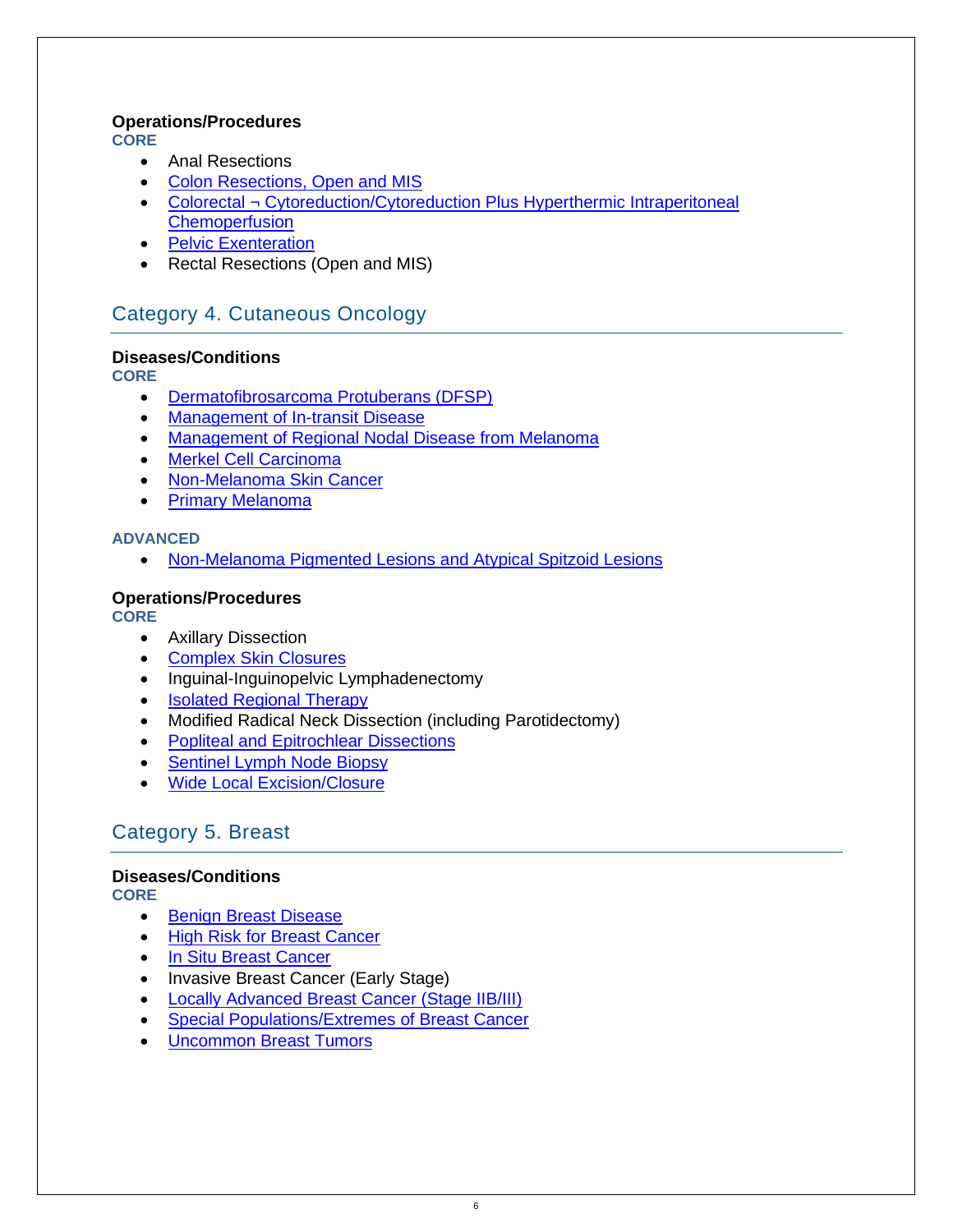#### **ADVANCED**

- [Breast Metastatic Disease](http://www.surgicalcore.org/modulecontent.aspx?id=1000416)
- [Reconstruction Options](http://www.surgicalcore.org/modulecontent.aspx?id=1000572)

#### **Operations/Procedures CORE**

- [Hormonal Therapy](http://www.surgicalcore.org/modulecontent.aspx?id=1000392)
- [Lymph Node Staging](http://www.surgicalcore.org/modulecontent.aspx?id=1000440)
- **[Partial Mastectomy](http://www.surgicalcore.org/modulecontent.aspx?id=1000565)**
- [Role of Breast Radiation Therapy](http://www.surgicalcore.org/modulecontent.aspx?id=1000556)
- [Systemic Therapy](https://www.surgicalcore.org/modulecontent.aspx?id=1000396)
- [Total Mastectomy](http://www.surgicalcore.org/modulecontent.aspx?id=1000439)

# <span id="page-6-0"></span>Category 6. Soft Tissue and Bone Sarcoma

## **Diseases/Conditions**

**CORE**

- [Extremity and Trunk Sarcoma](http://www.surgicalcore.org/modulecontent.aspx?id=1000379)
- [Gastrointestinal Stromal Tumor](http://www.surgicalcore.org/modulecontent.aspx?id=1000442)
- [Retroperitoneal, Pelvic, and Abdominal Visceral Sarcomas](http://www.surgicalcore.org/modulecontent.aspx?id=1000418)
- [Unusual and Rare Histologies](http://www.surgicalcore.org/modulecontent.aspx?id=1000444)

#### **ADVANCED**

- [Sarcomas of the Breast and Gynecologic Tract](http://www.surgicalcore.org/modulecontent.aspx?id=1000443)
- [Soft Tissue and Bone Sarcoma –](http://www.surgicalcore.org/modulecontent.aspx?id=1000445) Advanced Disease

## **Operations/Procedures**

**CORE**

• [Extremity and Trunk Sarcomas -](http://www.surgicalcore.org/modulecontent.aspx?id=1000434) Procedures

# <span id="page-6-1"></span>Category 7. Peritoneal Surface Malignancies

### **Diseases/Conditions**

**CORE**

• [Peritoneal Surface Malignancy](http://www.surgicalcore.org/modulecontent.aspx?id=1000588)

#### **Operations/Procedures**

**CORE**

• [Peritoneal Surface Malignancy Procedures](https://www.surgicalcore.org/modulecontent.aspx?id=1000588)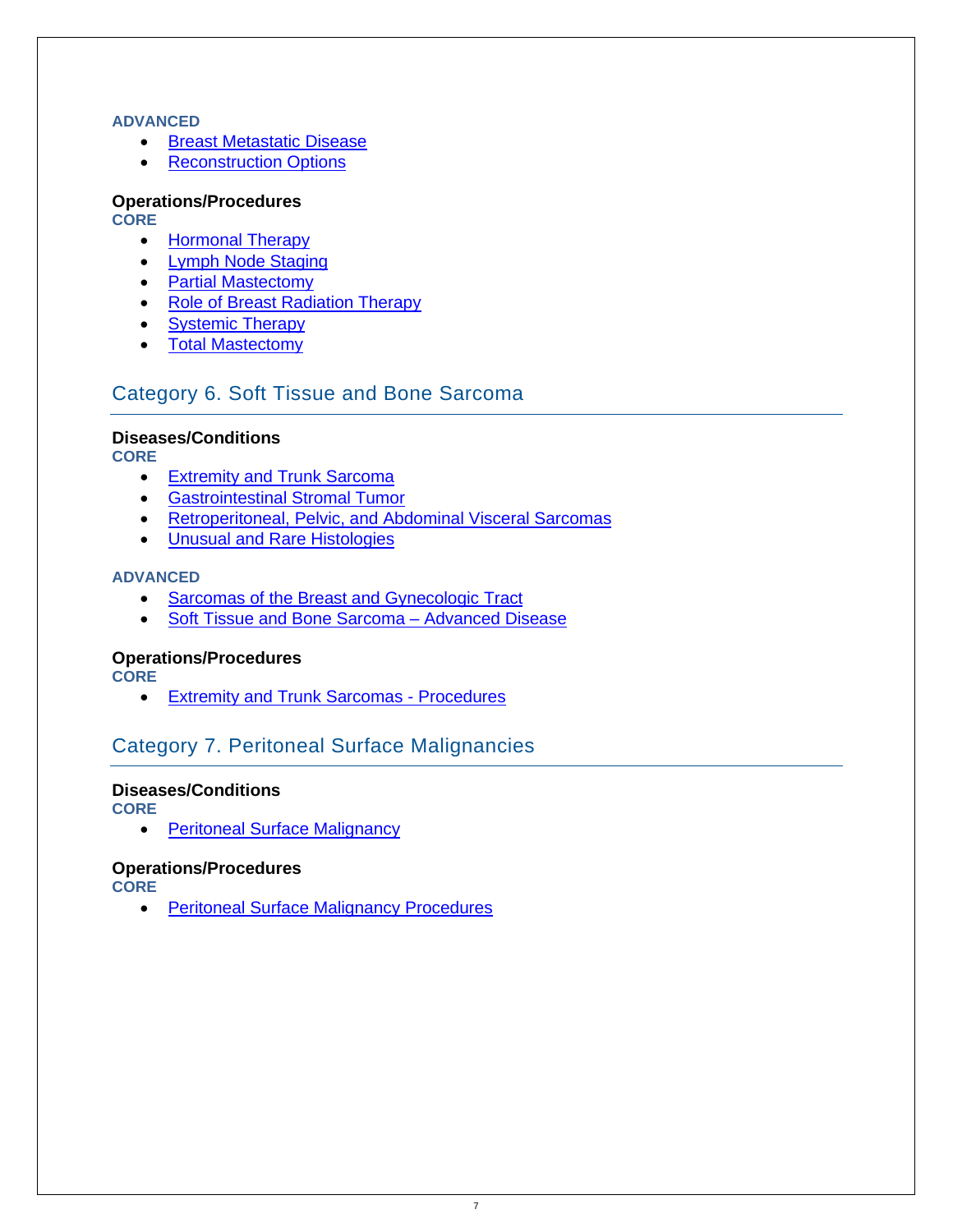# <span id="page-7-0"></span>Category 8. Endocrine

## **Diseases/Conditions**

**CORE**

- [Adrenal Mass](http://www.surgicalcore.org/modulecontent.aspx?id=1000371)
- [Diagnosis and Evaluation of Thyroid Nodules](http://www.surgicalcore.org/modulecontent.aspx?id=1000568)
- [Primary Hyperparathyroidism](http://www.surgicalcore.org/modulecontent.aspx?id=1000355)

## **Operations/Procedures**

**CORE**

- **[Adrenalectomy](http://www.surgicalcore.org/modulecontent.aspx?id=1000358)**
- [Parathyroidectomy](http://www.surgicalcore.org/modulecontent.aspx?id=1000360)
- [Thyroidectomy and Lymphadenectomy](http://www.surgicalcore.org/modulecontent.aspx?id=1000372)

# <span id="page-7-1"></span>Category 9. Head and Neck

## **Diseases/Conditions**

**CORE**

• [Head and Neck Malignancies and Concerns for the Surgical Oncologist](http://www.surgicalcore.org/modulecontent.aspx?id=1000357)

# <span id="page-7-2"></span>Category 10. Thoracic Malignancies

# **Diseases/Conditions**

**CORE**

• [Thoracic Malignancies](http://www.surgicalcore.org/modulecontent.aspx?id=1000367)

# <span id="page-7-3"></span>Category 11. Genitourinary

## **Diseases/Conditions**

**ADVANCED**

• [Genitourinary Malignancies and Concerns for the Surgical Oncologist](http://www.surgicalcore.org/modulecontent.aspx?id=1000364)

# <span id="page-7-4"></span>Category 12. Medical Oncology

#### **Diseases/Conditions**

**CORE**

- [Cytotoxic Chemotherapy](http://www.surgicalcore.org/modulecontent.aspx?id=1000373)
- **[Immunotherapeutic Agents](http://www.surgicalcore.org/modulecontent.aspx?id=1000368)**
- **[Targeted Therapeutic Agents](http://www.surgicalcore.org/modulecontent.aspx?id=1000369)**

#### **ADVANCED**

• [Surgical Considerations in the Medical Oncology Patient](https://www.surgicalcore.org/modulecontent.aspx?id=1000361)